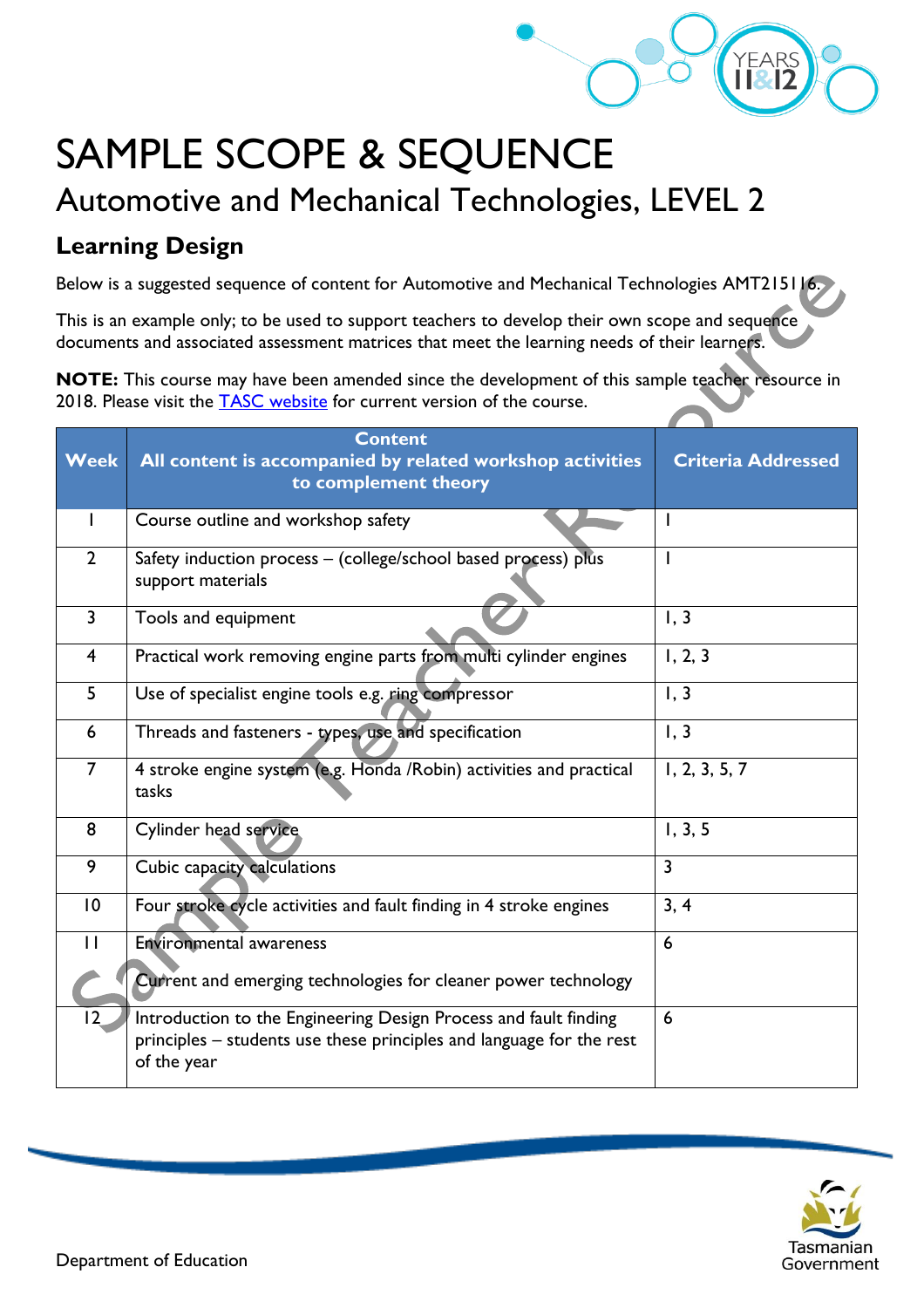| <b>Week</b> | <b>Content</b><br>All content is accompanied by related workshop activities<br>to complement theory | <b>Criteria Addressed</b>   |
|-------------|-----------------------------------------------------------------------------------------------------|-----------------------------|
| 3           | Ignition system testing and theory and fault finding                                                | 1, 2, 3, 4, 7               |
| 4           | Oils and lubrication system, carburetion small engine theory and<br>testing                         | 1, 2, 3                     |
| 15          | Compression testing and cylinder leakage testing                                                    | 1, 2, 3, 4, 7               |
| 16          | Two stroke engine theory and practical exercises and fault finding                                  | 1, 2, 3, 4, 7               |
| 17          | Electrical system fundamentals and test equipment                                                   | 1, 2, 3, 4                  |
| 18          | Electrical system, starters electric motors and fault finding                                       | 1, 2, 3, 4, 7               |
| 9           | Charging and battery systems testing and fault finding                                              | 1, 2, 3, 4, 7               |
| 20          | Cooling system components theory and testing and fault finding                                      | 1, 2, 3, 4, 7               |
| 21          | Economic impacts                                                                                    | 6                           |
| 22          | Engine management systems EFI intro, code reading location of<br>components                         | 1, 2, 3, 4, 7               |
| 23          | EFI component testing using multimeters and other test equipment<br>and fault finding               | $\overline{1}$ , 2, 3, 4, 7 |
| 24          | Transmissions introduction, purpose and types and fault finding                                     | 1, 2, 4, 7                  |
| 25          | Manual transmission automotive, small engine drives                                                 | 1, 2                        |
| 26          | Servicing and checking small engine and fault finding                                               | 1, 2, 3, 4, 5, 7            |
|             | Introduce the Project (work requirement) and set due date<br>for Project Proposal.                  |                             |
|             | Include revision of the Engineering Design Process                                                  |                             |
| 27          | Servicing and checking bicycle powered equipment                                                    | 1, 2, 3, 4, 5               |
|             | Discussion with individual students/student groups about Project<br>Proposal                        |                             |
|             | Project proposals passed in at end of this week                                                     |                             |
| $28 -$      | Servicing multi cylinder engines and fault finding                                                  | 1, 2, 3, 4, 5, 7            |
|             | Project Proposal handed back with feedback to students                                              |                             |
| 29          | Servicing transmissions and fault finding                                                           | 1, 2, 3, 4, 5, 7            |
|             | Project planning - e.g. resources and research                                                      |                             |